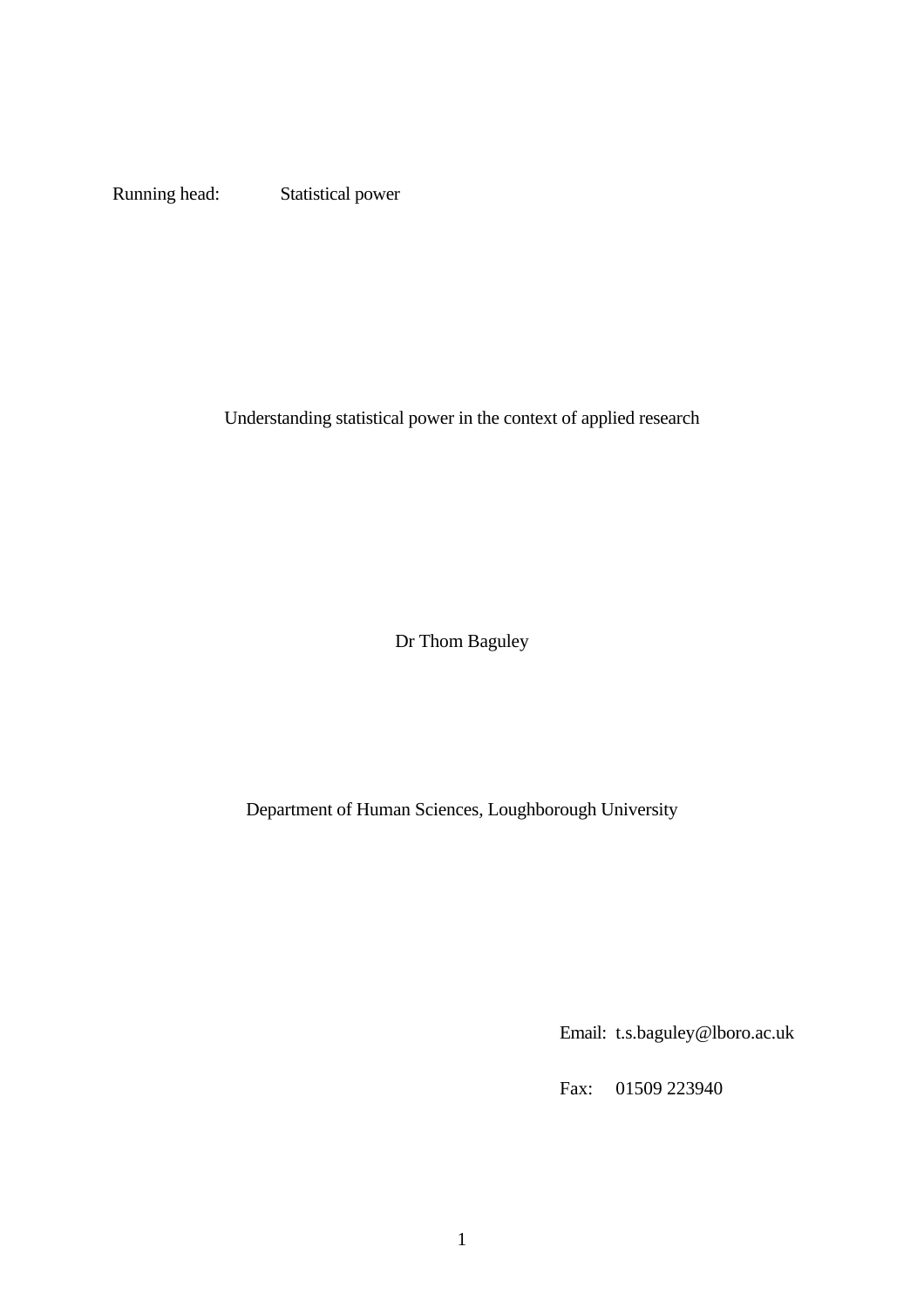#### Abstract

Estimates of statistical power are widely used in applied research for purposes such as sample size calculations. This paper reviews the benefits of power and sample size estimation and considers several problems with the use of power calculations in applied research that result from misunderstandings or misapplications of statistical power. These problems include the use of retrospective power calculations and standardized measures of effect size. Methods of increasing the power of proposed research that do not involve merely increasing sample size (such as reduction in measurement error, increasing 'dose' of the independent variable and optimizing the design) are noted. It is concluded that applied researchers should consider a broader range of factors (other than sample size) that influence statistical power, and that the use of standardized measures of effect size should be avoided (except as intermediate stages in prospective power or sample size calculations).

Keywords: statistical power, applied research, experimental design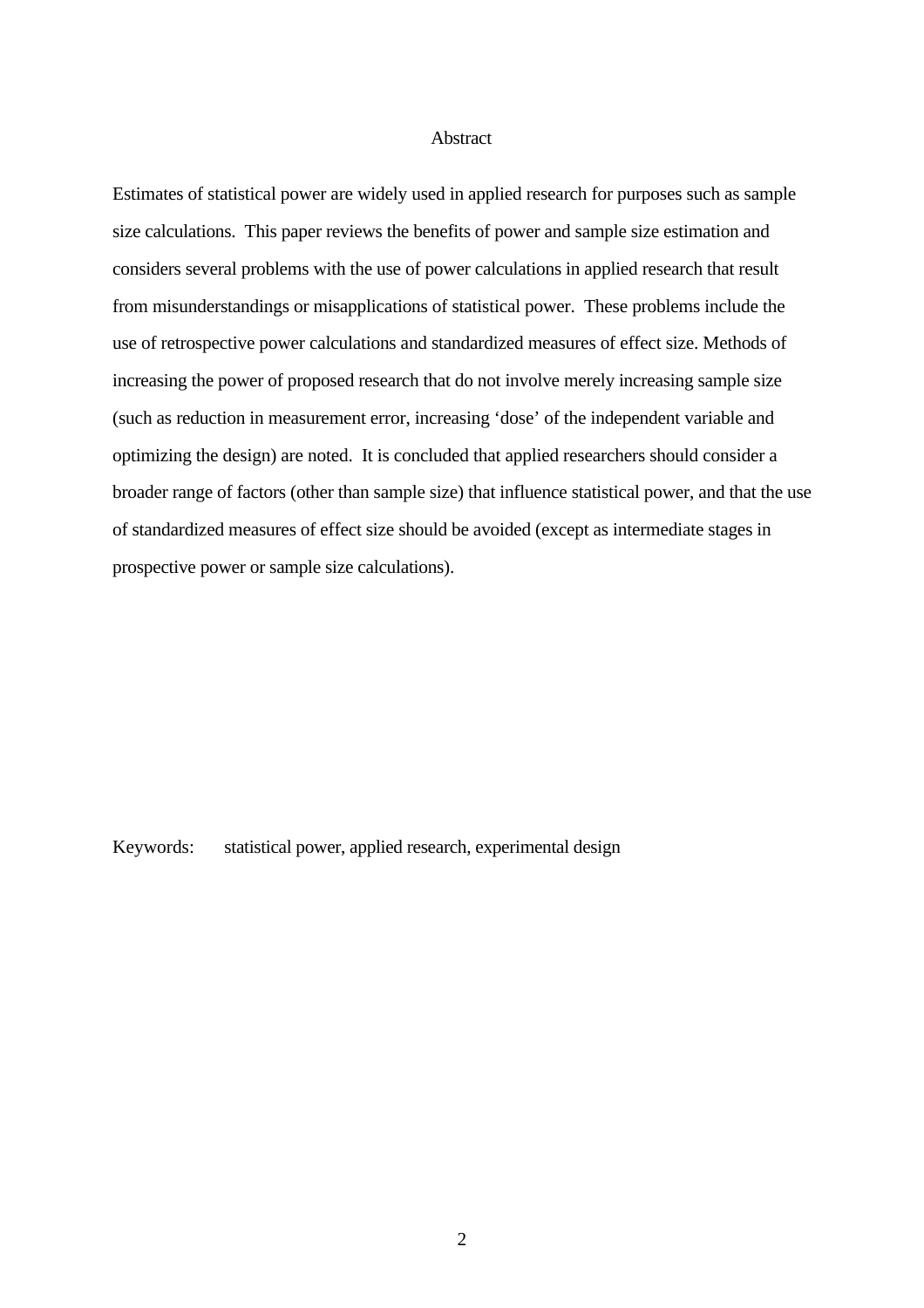## Statistical power in the context of applied research

## 1. Introduction

This paper aims to promote understanding of statistical power in the context of applied research. It outlines the conceptual basis of statistical power analyses, the case for statistical power and potential problems or misunderstandings in or arising from its application in applied research. These issues are important because recent years have seen an increase in the advocacy and application of statistical power, but not necessarily in the propagation of good understanding or good practice.

The statistical power of a null hypothesis test is the probability of that test reporting a statistically significant effect for a real effect of a given magnitude. In layman's terms, if an effect has a certain size, how likely are we to discover it? A more technical definition is that it is the probability of avoiding a Type II error.<sup>1</sup> An understanding of statistical power supports two main applications:

i) to estimate the *prospective* power of a study, and

ii) to estimate the parameters required to achieve a desired level of power for a proposed study.

This latter application is usually confined to sample size calculation, but in principle can also be used to estimate the effects of other parameters on sample size.

<sup>1</sup> Type I errors are statistical false positives (deciding there is an effect where there is no real effect). Type II errors are false negatives (deciding there is no effect when there is a real effect). Power  $= 1$ - where is the probability of a type II error.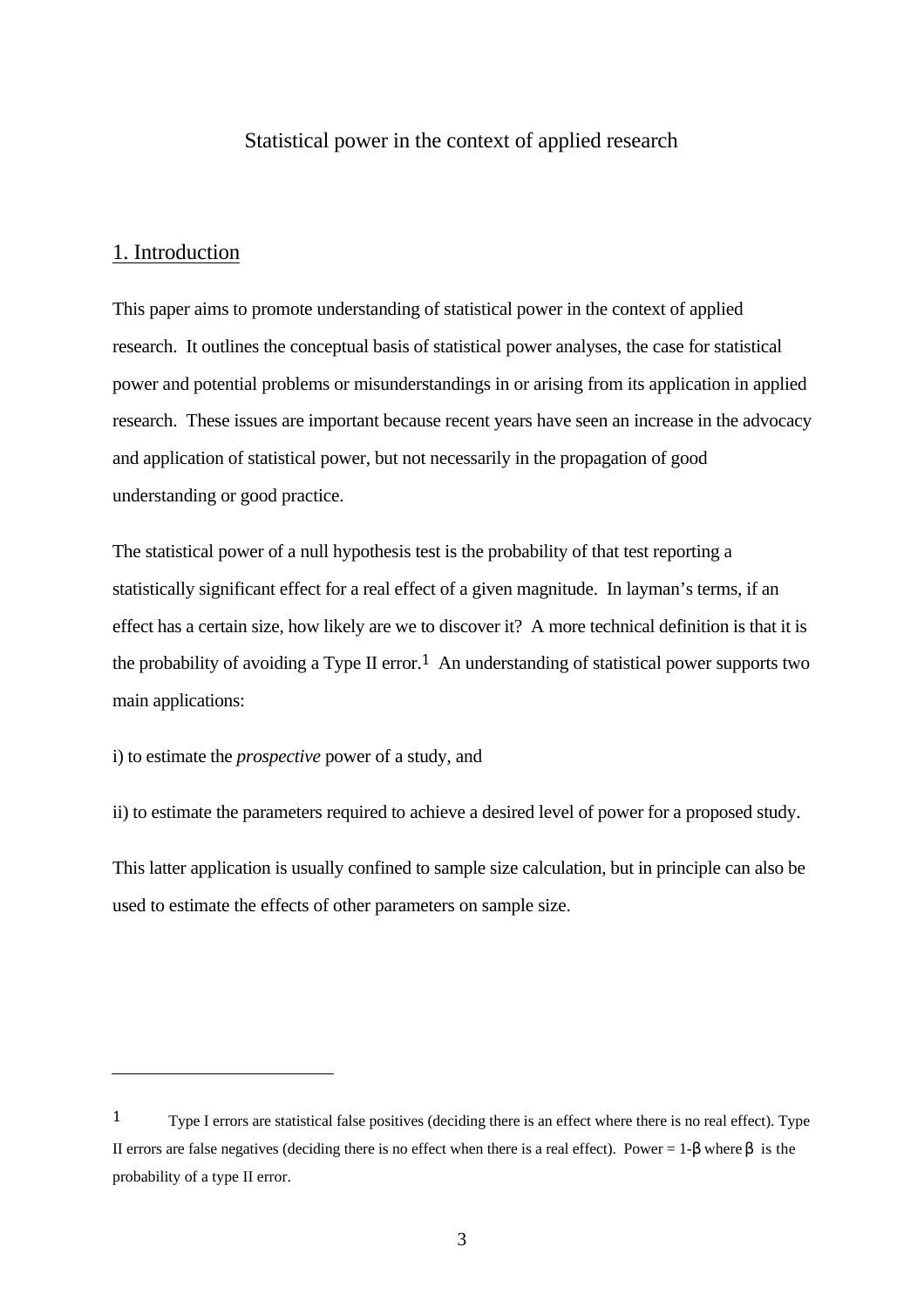To illustrate these applications consider the independent *t* test. Cohen (1988; 1992) has published power and sample size calculation methods for this and other common situations.2 According to Cohen, statistical power for the independent *t* test is a function of three other parameters: sample size per group  $(N)$ , significance criterion  $(\alpha)$ , and standardized population effect size (Cohen's **d**). The standardized population effect size will be discussed in more detail in section 3.2. Increasing any of these three parameters will increase the power of the study. Large effects are easier to detect than small ones. Large samples have smaller standard errors than small ones (making the sampling distribution of the means more tightly clustered around the population mean). Larger  $\alpha$  levels mean that the threshold for declaring a difference significant is reduced (i.e., a smaller observed difference in the means will be considered significant). A more detailed account of how these parameters influence power can be found in Howell (2002). A worked example of a power calculation for independent *t* using Cohen's method is found in the Appendix. Table 1 illustrates how power of the independent *t* test is influenced by these three parameters for an arbitrary selection of values. While the details of the calculations differ, similar relationships exist for other forms of statistical inference.3

INSERT TABLE 1 ABOUT HERE

<sup>2</sup> Cohen's method is widely taught and widely used in fields such as Psychology, Medicine and Ergonomics. Independent  $t$  is chosen because the calculations are relatively simple and is therefore appropriate to illustrate the key concepts. Power calculations for more complex designs are also often done by reducing the main hypothesis or hypotheses to analogous tests of differences between means (e.g., linear contrasts).

<sup>3</sup> As an example, consider the relationship between independent *t* and Pearson's *r*. Calculating independent *t* is equivalent to calculating *r* between the group (dummy coding group membership as a 0 or 1) and the dependent variable (*r* itself is also a common measure of effect size for power calculations).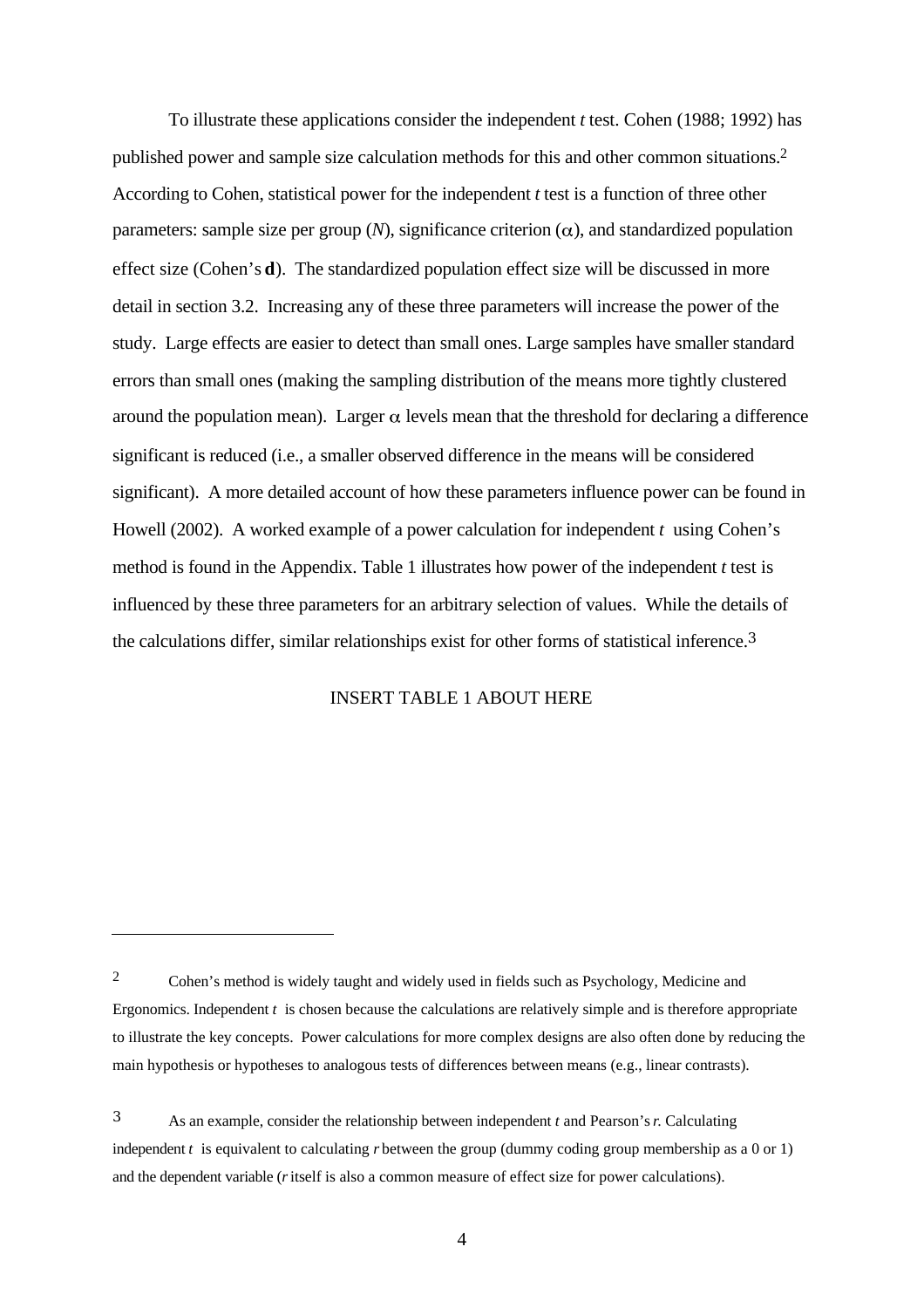### 2. A case for statistical power

Many researchers now routinely use and report power or sample size estimates in proposals and published research. While there are good reasons to do so in many cases, there are also reasons to be cautious about the application of statistical power – particularly in applied research. Before considering some of the problems with statistical power, this article will first consider some of the advantages.

2.1 Avoiding low power. Many studies lack sufficient power to have a high probability of detecting the effects they are interested in. Understanding the role of sample size and other factors in contributing to statistical power allows researchers to design studies that have a satisfactory probability of detecting the effects of interest to the researchers.

2.2 Avoiding excessive power. In most applied research domains an over-powered study may be just as undesirable as an under-powered study. Increasing sample size, in particular, almost always has financial and other costs associated with it. Where the study involves exposing people to risk or discomfort the researcher has an ethical dimension to consider.4 In such situations, both excessively low power and high power should be avoided. Participants should not be exposed to risk or discomfort such as extreme temperatures, noise or vibration if the study is unlikely to provide scientific or other benefits. Similarly, researchers should not recruit sample sizes greater than necessary for a reasonable level of power. As can be seen in Table 1, the relationship between sample size and power is not linear; larger samples provide diminishing returns in terms of increased power. For example, with  $= 0.10$  and  $\mathbf{d} = 0.8$ 

<sup>4</sup> Researchers may also have professional and legal restrictions in relation to studies of this type. It is increasingly common for those that evaluate research proposals (e.g., ethics committees, government agencies) to require sample size calculations for precisely the reasons outlined here. A full treatment of the ethical issues facing practitioners in relation to the power of a study is beyond the scope of this article, but would take into account the difficulties of conducting ethical, useful research while also satisfying the requirements of a client.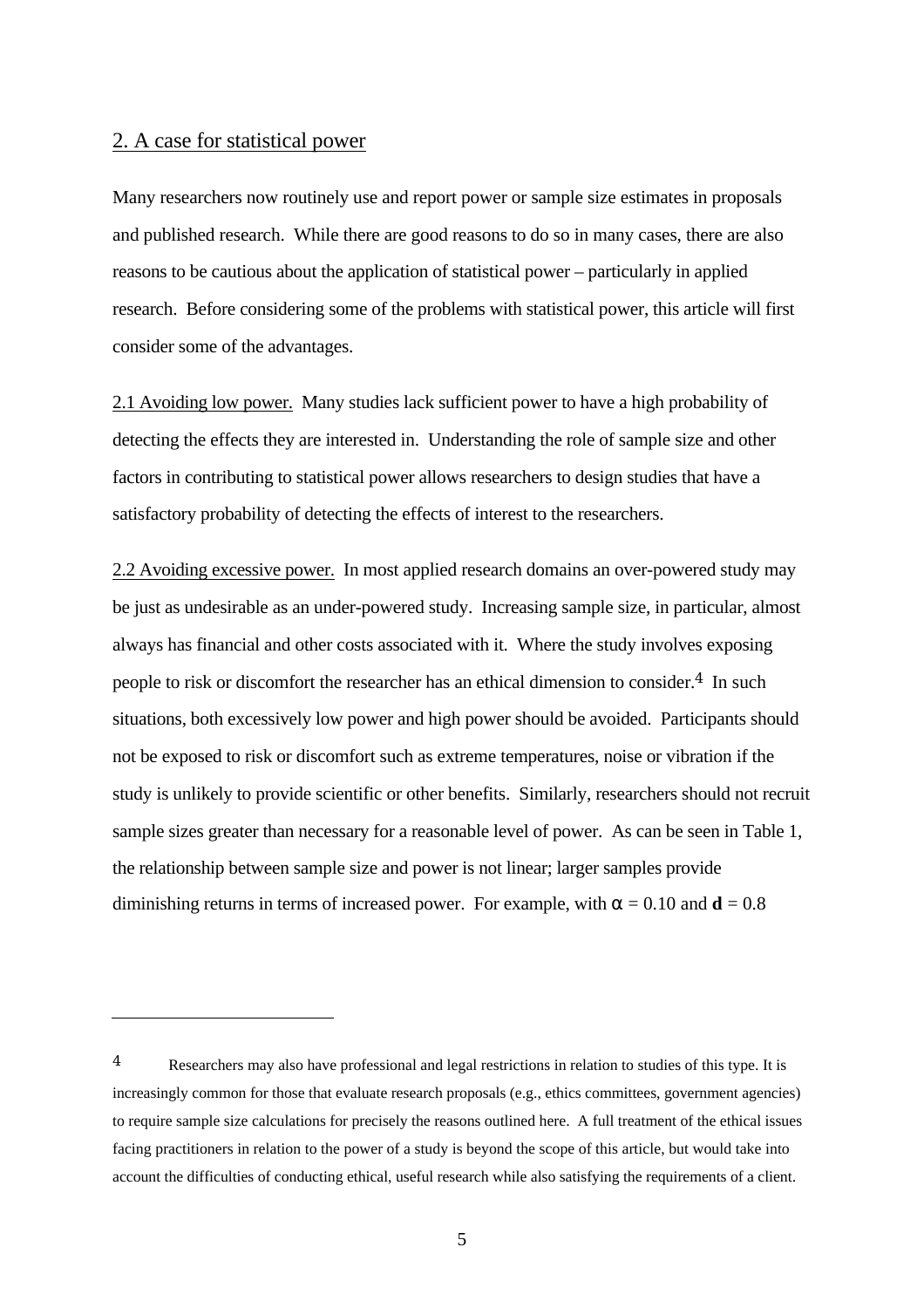doubling sample size from 40 to 80 per group only increases power a couple of percentage points.5

2.3 Planning ahead. The technical and non-technical facets of power analysis require that researchers think carefully about their research prior to collecting data. A good researcher needs to define the main hypothesis or hypotheses that they wish to test, reflect on any ethical issues raised by the proposed experimental design and consider the costs of both Type I and Type II errors (e.g., Wickens, 1998). Careful consideration of these factors is an important aspect of research. It seems reasonable to argue that during statistical power estimation or sample size calculation is a suitable stage in the research process to review them. Furthermore, at least two aspects of a study must be considered in detail before a power calculation is possible.

The first aspect is the specific hypothesis to be tested. Although many studies have multiple hypotheses it is necessary to specify at least one principal hypothesis to set the sample size or estimate the power of the proposed study. The main hypotheses need to be specified in sufficient detail to determine the type of statistical procedure (and therefore the appropriate power calculations) to perform. For many studies a single power calculation for the main research hypothesis will suffice. If more than one hypothesis is essential to aims of the research then several power calculations are necessary. In any case, it is good practice to obtain a range of power estimates for plausible parameter estimates (perhaps laid out in a format similar to that of Table 1).

The second aspect is the standardized population effect size the researcher wishes to be able to detect. One common method for this is to run a pilot study (something that is also useful for other reasons). A successful pilot study (regardless of significance) should provide

<sup>5</sup> Note that the odds of a Type II error will still decrease dramatically in this situation from about 1 in 30 to about 1 in 300 (assuming  $\mathbf{d} = 0.8$ ), so it might still be acceptable to expose a further 40 participants to potential harm or discomfort if the consequences of a Type II error are sufficiently undesirable.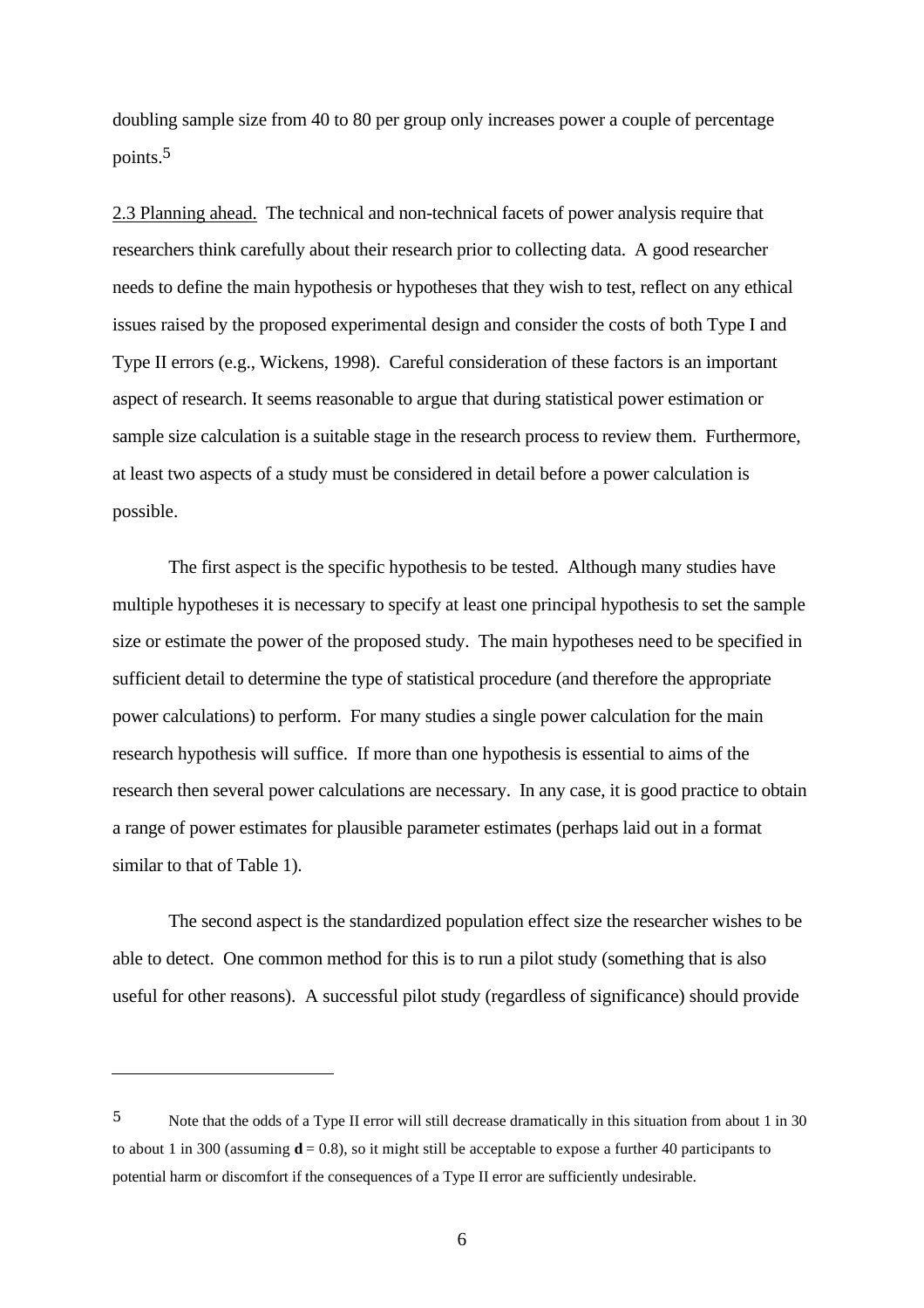reasonable estimates of the necessary population parameters that contribute to the standardized effect size (the larger the pilot study the more accurate the estimates).

A pilot study is not always possible and an alternative route to effect size estimation is available. This route involves estimating not the *actual* effect size, but estimating the magnitude of effect required to be 'interesting' or 'important' in the context of the research (e.g., clinical importance, cost-efficiency and so forth). Such effects are often termed to have *practical significance* rather than *statistical significance*. Estimating an effect size that has practical importance in a field holds an obvious attraction in the case of applied research. For example, a researcher investigating the effect of the interior noise on a drivers ability to estimate the speed of a vehicle might decide that a difference of 6 km/h or greater will have practical importance (e.g., in terms of road safety). A statistical procedure that encourages researchers to plan ahead, specify clear hypotheses, select the statistical procedures they are likely to use and estimate the magnitude of effect that they are able to detect should have a positive impact on the conduct of research.

## 3. Misunderstandings and misapplication of statistical power

It should now be clear that there is a positive case for power calculations to form part of the research process. There are, however, several ways in which routine application of statistical power is problematic (in particular for ergonomics and related fields). In some cases these issues are due to straight-forward (but widespread) misapplications of statistical power and in other cases to subtle misunderstandings of aspects of the topic. This article will address these pitfalls under four main headings: retrospective power, standardized effect size, statistical power by numbers and design neglect.

## 3.1 Retrospective power.

The most widely reported misapplication of statistical power is in *retrospective* or *post hoc* power calculations (Hoenig and Heisey, 2001; Lenth, 2001; Zumbo and Hubley, 1998). A

7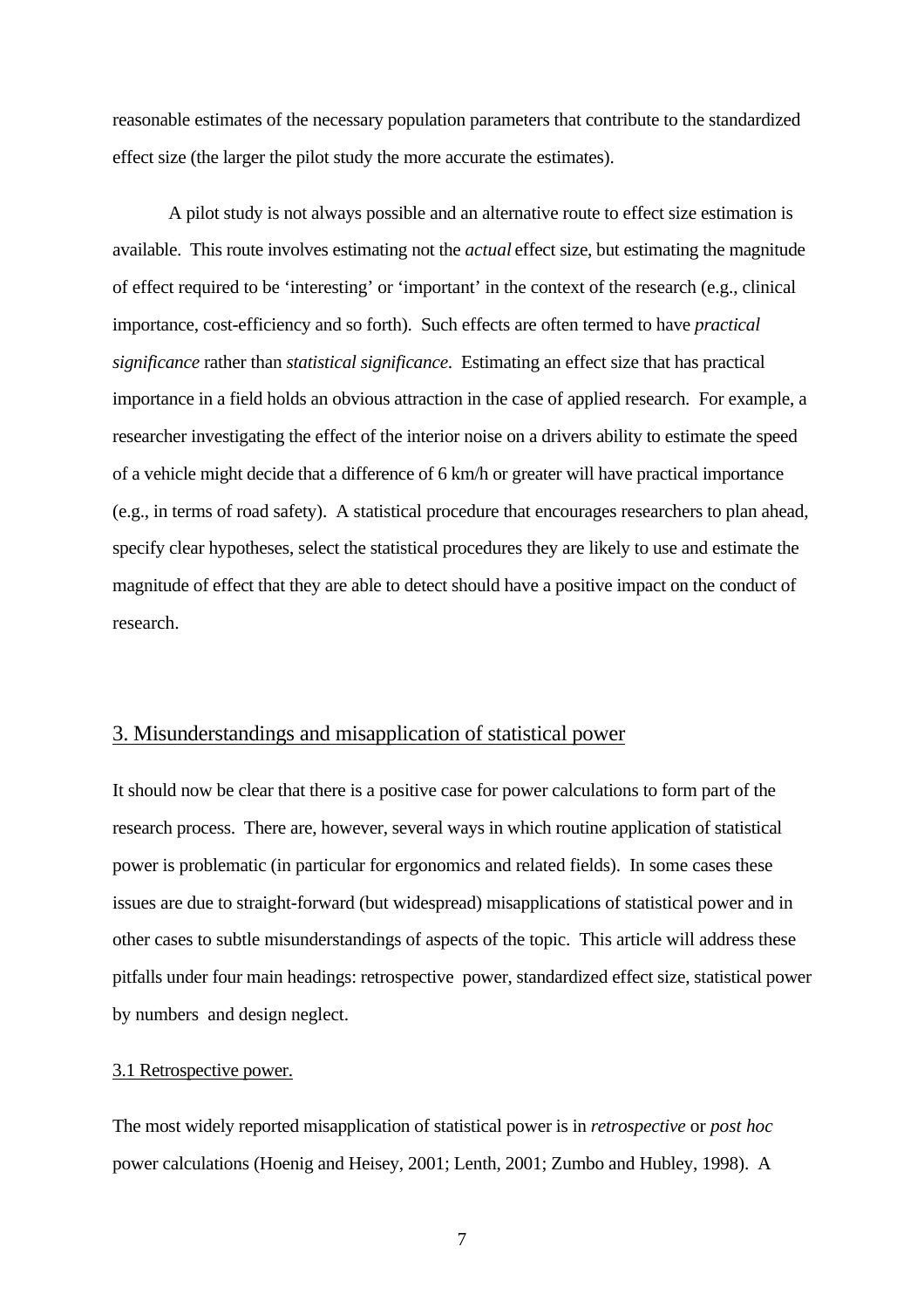retrospective power calculation attempts to determine the power of a study after data has been collected and analyzed. This practice is fundamentally flawed. The calculations are done by estimating the population effect size using the observed effect size among the sample data. Computer software such as SPSS readily perform these calculations under the guise of "observed power". Retrospective power and prospective power (estimating power or sample size as advocated in section 2) are not the same things (Zumbo and Hubley, 1998). In order to understand why retrospective power is a misapplication it is necessary to consider how retrospective power estimates are sometimes used.

A researcher might calculate retrospective power and arrive at a probability such as .85. This probability may then be interpreted as the ability of the study to detect significance (e.g., that the experiment would have detected the effect 85 times out of 100). In other words, retrospective power is frequently interpreted in much the same way as prospective power. This is particularly problematic when retrospective power calculations are used to 'enhance' the interpretation of a significance test. For example, low observed power may be used to argue that a non-significant result reflects the low sample size (rather than the absence of an important or interesting effect). Similarly, high observed power may interpreted as evidence that a significant effect is real or important. The main reason why such interpretations of retrospective power are flawed is that the observed power is a mere function of the observed effect size and hence of the observed *p* value (Hoenig and Heisey, 2001).6 For test statistics with approximately symmetrical distributions marginal significance (where  $p = \alpha$ ) will equate to observed power of approximately 0.5. In general, statistical significance will result in high observed power and non-significance will result in low observed power. Worse still, if the observed power for nonsignificant results is used as an indication of the strength of evidence for the null hypothesis, it

<sup>6</sup> Note that this relationship only applies to retrospective power calculations where the other parameters that influence power (sample size and alpha) are fixed. For more complex statistical models observed power may no longer be a simple function of observed effect size – it may involve additional parameters (although, as long as these are estimated from the sample alone, even then observed power should be interpreted with considerable caution).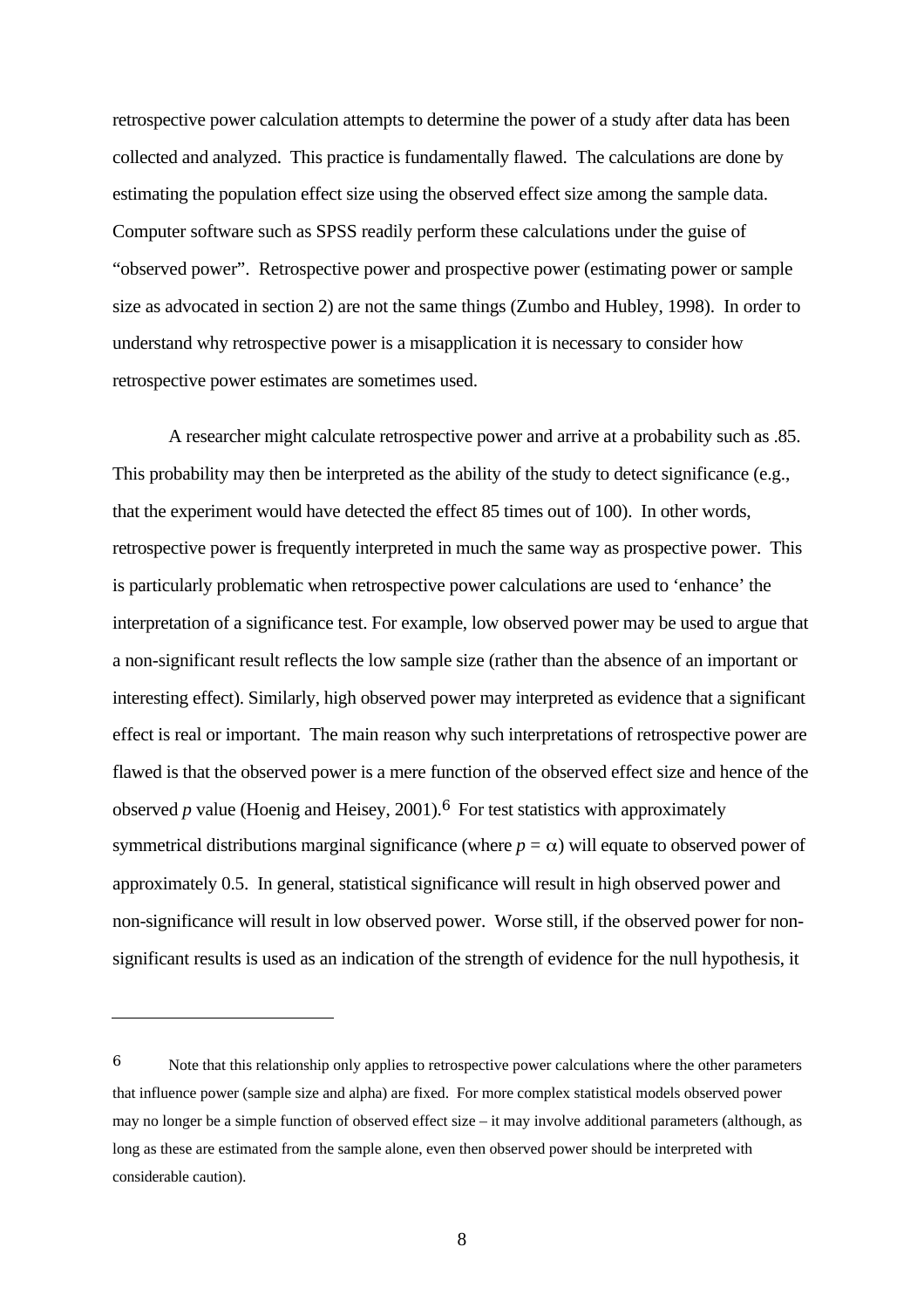will erroneously suggest that the lower a *p* value (and therefore the larger an observed effect) the stronger the evidence is in favour of the null hypothesis (Frick, 1995; Hoenig and Heisey, 2001; Lenth, 2001). For significant results high observed power will act to (falsely) strengthen the conclusions that the researcher has drawn. In either case retrospective power calculations are highly undesirable.

One motivation for the use of retrospective power calculations is the desire to assess the strength of evidence for a null hypothesis – something that standard hypothesis tests are not designed for. Hoenig and Heisey (2001) and Lenth (2001) both suggest test of *equivalence* as alternatives to standard null hypothesis significance testing when researchers wish to show treatments are similar in their effects. A clear introduction to such equivalence tests can be found in Dixon (1998), and an inferential confidence interval approach that integrates equivalence with traditional null hypothesis significance tests has also been described (Tryon, 2001). The equivalence approach shares similarities with the approach proposed by Murphy and Myors (1999) which involves testing for a negligible effect size, rather than for a precisely zero effect (note, however, that the Murphy and Myors approach uses proportion of variance explained – a standardized measure of effect). In both cases the researcher needs to be able to provide a sensible estimate of the size of effect that has practical importance. Both approaches have their roots in applied work (e.g., pharmacology and applied psychology respectively).

3.2 Standardized effect sizes. Standardized effect size estimates are central to power and sample size calculations (though they are also widely used in other areas). An unstandardized effect size is simply the effect of interest expressed in terms of units chosen by the researcher. For example, a mean difference in the time to complete a task might be expressed in seconds. Unstandardized effect sizes have two obvious drawbacks:

i) that changing the units (e.g., from seconds to minutes) changes the value of the effect size, and

ii) that comparing different types of effects is not easy (e.g., how does a reduction of 23 seconds in task time compare to a reduction of 6.7% in error rate?).

9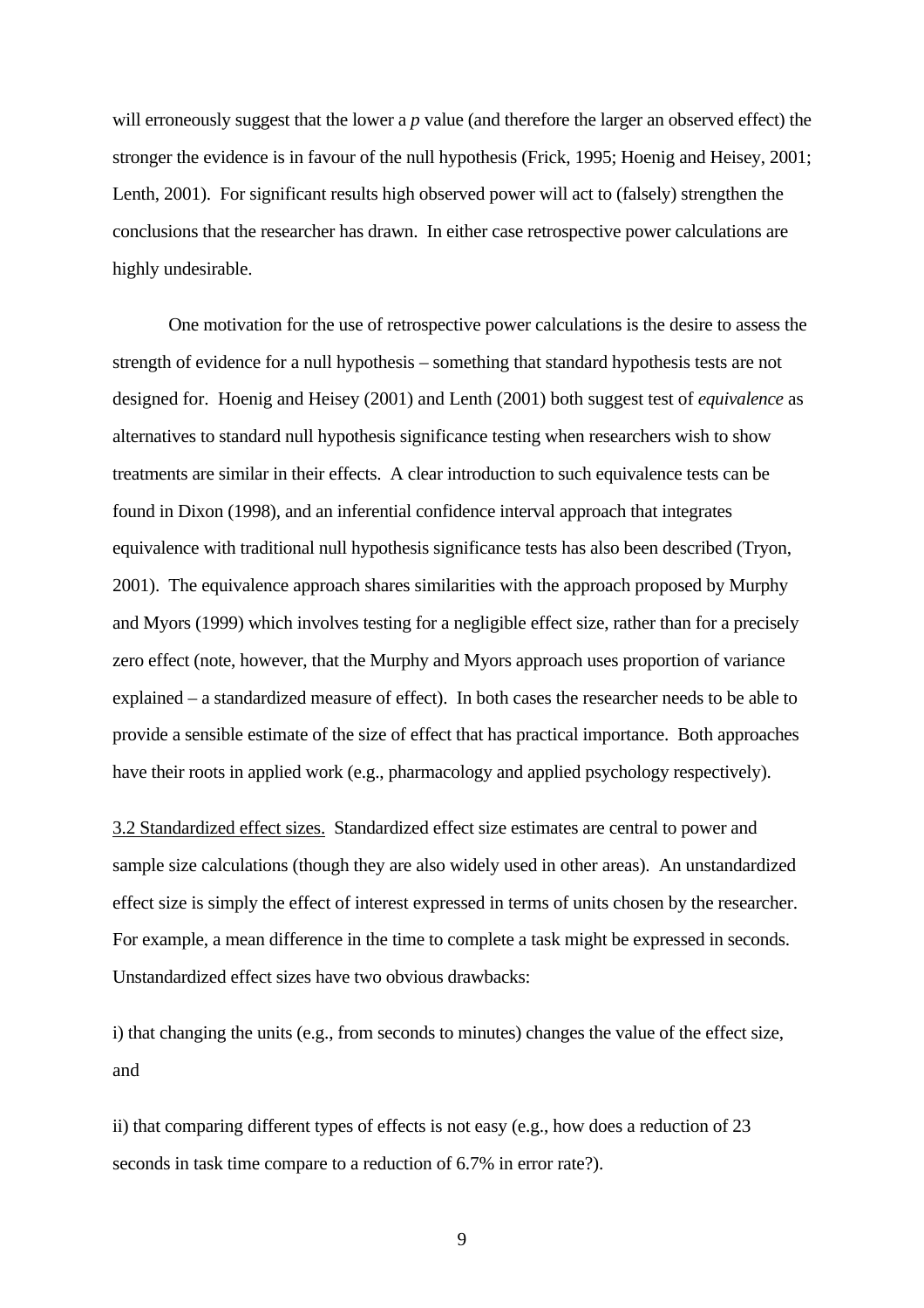The common solution to this problem in statistics is to re-express the effect size using 'standard' units (derived from an estimate of the variability of the population sampled). In the case of **d** and *r* the effect size is expressed in terms of an estimate of the population standard deviation. Cohen's **d** is the mean difference divided by the standard deviation, so a **d** of 0.5 represents a difference of one half a population standard deviation between two means. A value of 0.2 for Pearson's *r* represents an increase in the dependent variable of one fifth of a standard deviation for every s.d. increase in the predictor variable.

One well-known drawback of standardized effect sizes is that they are not particularly meaningful to non-statisticians. Ergonomists and other applied scientists typically prefer to use units which are meaningful to practitioners (Abelson, 1995). There is also a more technical objection to the use of standardized effect sizes. The standardized effect size is expressed in terms of population variability (which statisticians tend to call *error* in their models). This *error* can be thought of as having two components: the population variability itself and measurement error. Most of the time statistics can ignore the difference between these two components and treat them as a single source of "noise" in data. For standardized effect sizes measurement error is a bigger problem. Many applications of standardized effect size implicitly assume that studies with similar standardized effect sizes have effects of similar magnitudes. This need not be the case – even if exactly the same things are being measured (Lenth, 2001).

Consider two studies investigating ease of understanding of two versions of a computer manual. Assume the studies are identical in every respect except that one uses a manual stop watch to time people on sub-activities in the study, while the other uses the time stamp on a video recording. In both cases the mean difference in time to look up information in the two manuals is 23.4 seconds. Using the manual stop watch happens to introduce more measurement error than using the video time stamp (possibly because the video can be replayed to obtain more reliable times). The standard deviation of the difference is 51.2 seconds for the former study and 59.7 seconds for the latter study. The standardized effect size estimates (**d**) from the two studies are 0.39 and 0.46 respectively. In this case the difference in effect size is relatively modest (one effect is almost 20% larger than the other), but in principle comparing

10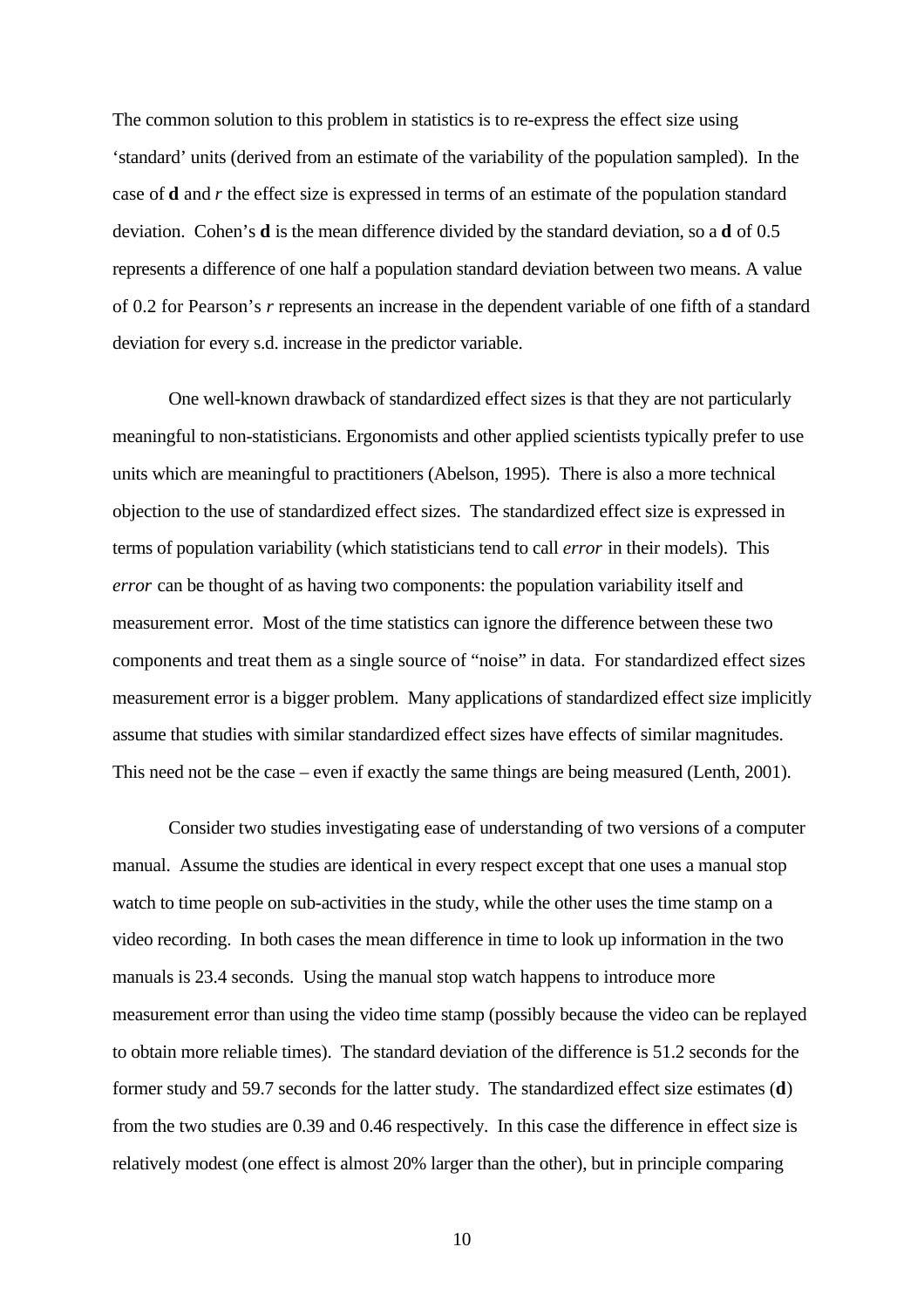effects from studies with low and high degrees of measurement error could produce extreme changes in standardized effect sizes. Schmidt and Hunter (1996) suggested that for many psychological measures error is "often in the neighbourhood of 50%" (p.200).

This is important, because the effectiveness of the computer manuals (or whatever is being compared) isn't influenced by the error in our measurements. In general the presence of measurement error leads us to underestimate the magnitude of effects if we use standardized effect sizes.<sup>7</sup> In the presence of measurement error, measures of explained variance such as  $r^2$ are place are underestimates of the true proportion of variance accounted for by a variable. All other things being equal,  $r^2$  can at best be thought of as a lower bound on the true proportion of variance explained by an effect (O'Grady, 1982). Unstandardized effect size isn't influenced by measurement error in this way. This means, for example, that if the mean number of accidents on a shift decreased from 5 to 4 after the introduction of new lighting, our best estimate of the reduction in accident rate would be 20% regardless of measurement error. As measurements become more accurate the influence of measurement error on standardized effect sizes becomes proportionately less important. Even so, it would be naïve to think that similar standardized effects based on measurements of different kinds represent magnitudes of a similar size. In extreme cases, identical standardized effect sizes could have real effects that differ by orders of magnitude.<sup>8</sup>

<sup>7</sup> It can lead to overestimates in analyses incorporating several measurements with different reliabilities. For example, an unreliably measured covariate may lead to an overestimate of the effect of other variables in analysis of covariance.

<sup>8</sup> It is worth noting that advocates of meta-analysis (which uses standardized effect sizes) recognize the importance of correcting standardized effect sizes for measurement error (Schmidt and Hunter, 1996). In practice, many researchers do not have appropriate estimates of the reliability of their measures available and therefore such corrections are unlikely to be performed. Work on meta-analysis also suggests that thinking of a single stable population effect size is also misleading. It is probably more realistic to think of effects being sampled from populations that have effects of differing magnitudes (Field, 2003).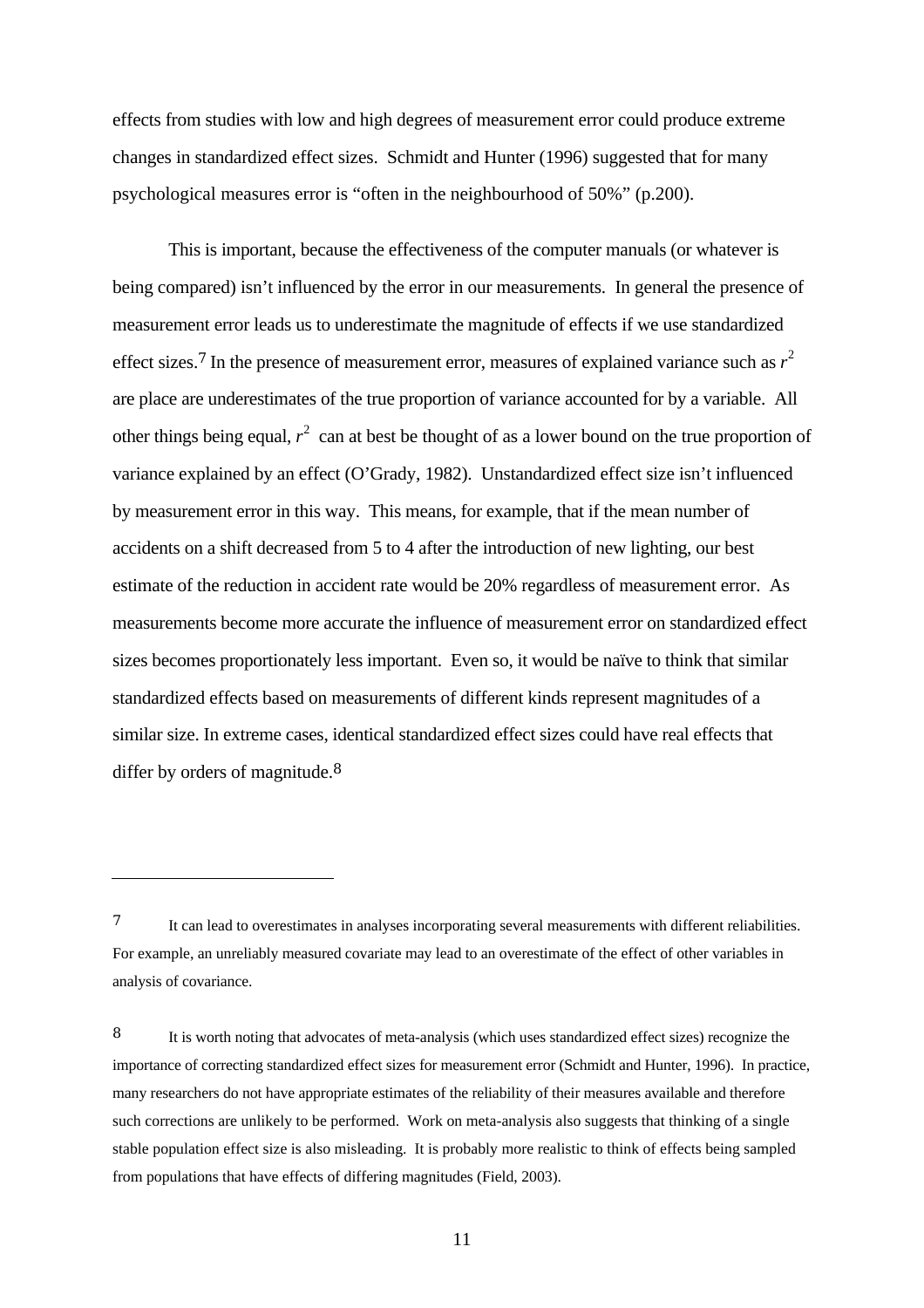3.3 Statistical power by numbers. Sample size and power calculations have begun to become routine aspects of research. As a consequence the focus of the calculations has increasingly fallen on the numbers themselves rather than the aims and context of the study. Cohen (1988) proposed values of standardized effect sizes for small, medium and large effects (**d** = 0.2, 0.5 and 0.8) which are widely used for statistical power calculations. The adoption of these "canned" effect sizes (Lenth, 2001) for calculations is far from good practice and, at best, condoned as a last resort. The use of canned effect sizes is particularly dangerous in applied research where there is no reason to believe that they correspond to the practical importance of an effect. In addition to the problems with measurement error outlined in the preceding section, the practical importance of an effect depends on factors other than the effect size. A very small effect can be very important if the effect in question is highly prevalent or easy to influence (Rosenthal and Rubin, 1979). In an industrial setting, a small reduction in the time to perform a frequent action (e.g., moving components from one location to another) can have a dramatic effect on productivity and profitability.

Many sample size calculations also aim for similar levels of power: usually about 0.80. This is undesirable because it is unlikely that this balances the risks of Type I and Type II errors appropriately for all types of research. As Type I and Type II errors have an important ethical dimension (as well as cost implications) the level of power should be considered individually for each study.9 Power calculations are readily manipulated to meet external targets (e.g., by increasing the expected effect size until 0.80 power is achieved). This may be a consequence of the setting of naïve targets by journals or ethical advisory boards (Hoenig and Heisey, 2001), but it is also a by-product of the perceived difficulty of estimating effect sizes prior to collecting data.

<sup>9</sup> It is possible to build the desired ratio of Type I and Type II errors into a power calculation. GPower (free-to-download power calculation software) terms this "compromise power" (Erdfelder et al., 1996).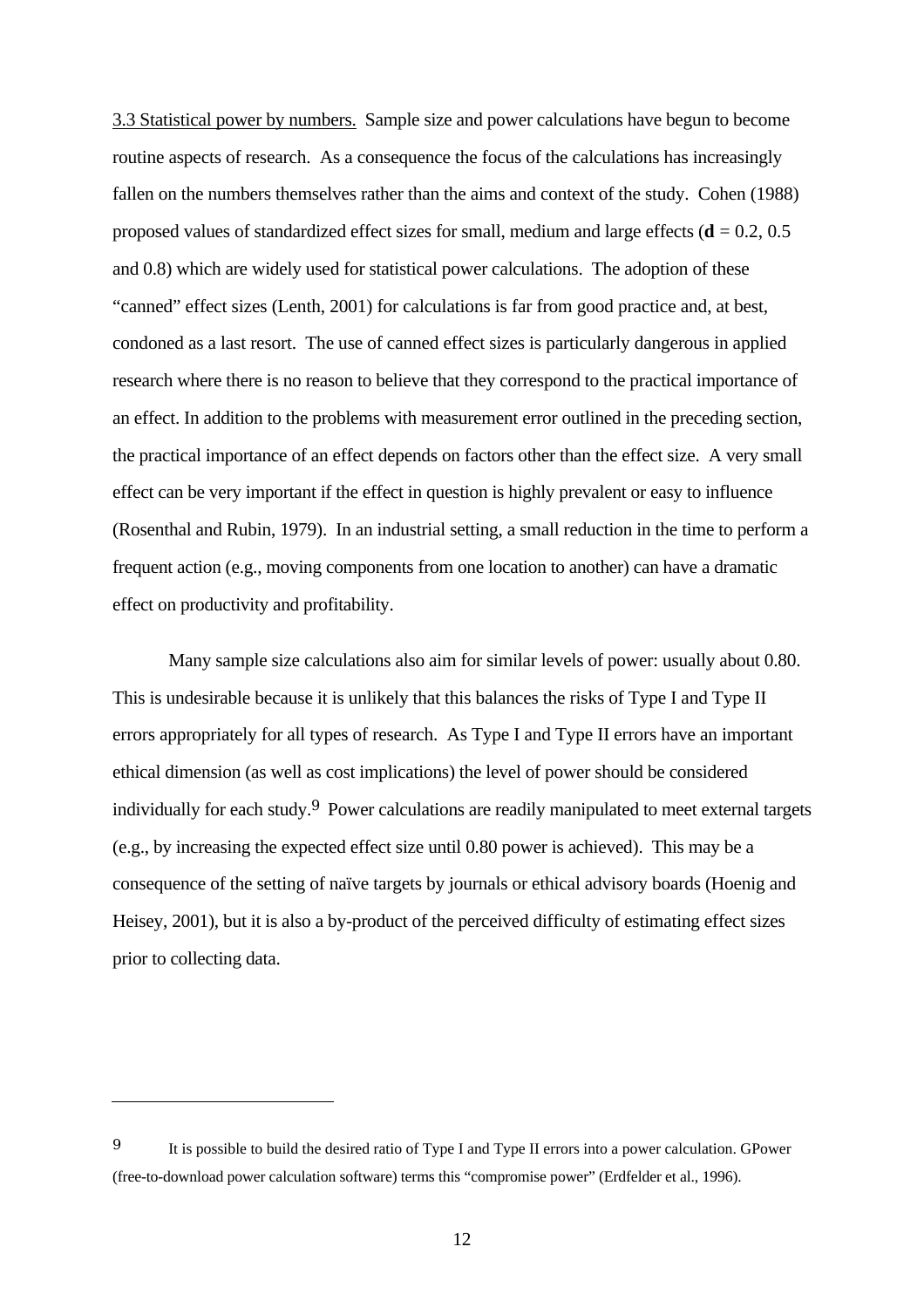3.4 Design neglect. While the use of power and sample size calculations is, in principle, an advance, there is a danger that routine use of statistical power leads to neglect of other important factors in the design of a study. The default assumption in statistical power appears to be that increased power is most easily achieved by manipulating sample size (Cohen, 1992).10 Looking at Table 1 it should be immediately obvious that changes in and standardized effect size are just as important in increasing or decreasing power. Increasing is generally discouraged because it also increases the Type I error rate, yet (as previously noted) if the cost of Type I errors is low relative to Type II errors there is a strong case to increase in return for increased power.

The effect size of a study is often assumed to be beyond the control of the researcher. A moment of reflection should convince one otherwise. First, the size of effect is often a function of the 'dose' of the independent variable. This is most obvious when drugs such as caffeine or alcohol are administered, but can also apply to other research situations. Consider the case of a researcher looking at the effects of heat stress on performance. In this case the 'dose' could be manipulated by the temperature of the thermal chamber in which a participant is working. Second, as noted above, the standardized effect size is also influenced by measurement error. Decreasing measurement error will increase the standardized effect size (though not the unstandardized effect) and therefore the power of the study. In some cases measurement error is out of the researcher's control (e.g., determined by the precision of equipment). In other situations the precision of the measurement is frequently over-looked, but relatively easy to influence.

<sup>10</sup> This assumption has an element of truth for academic research in psychology and related disciplines where most studies rely on samples of undergraduate students, but this is rarely the case in Ergonomics. Even when a large potential pool of participants exists sample size may be hard to manipulate because participation is time-consuming, costly or because participants with appropriate characteristics (e.g., handedness or stature) are hard to find.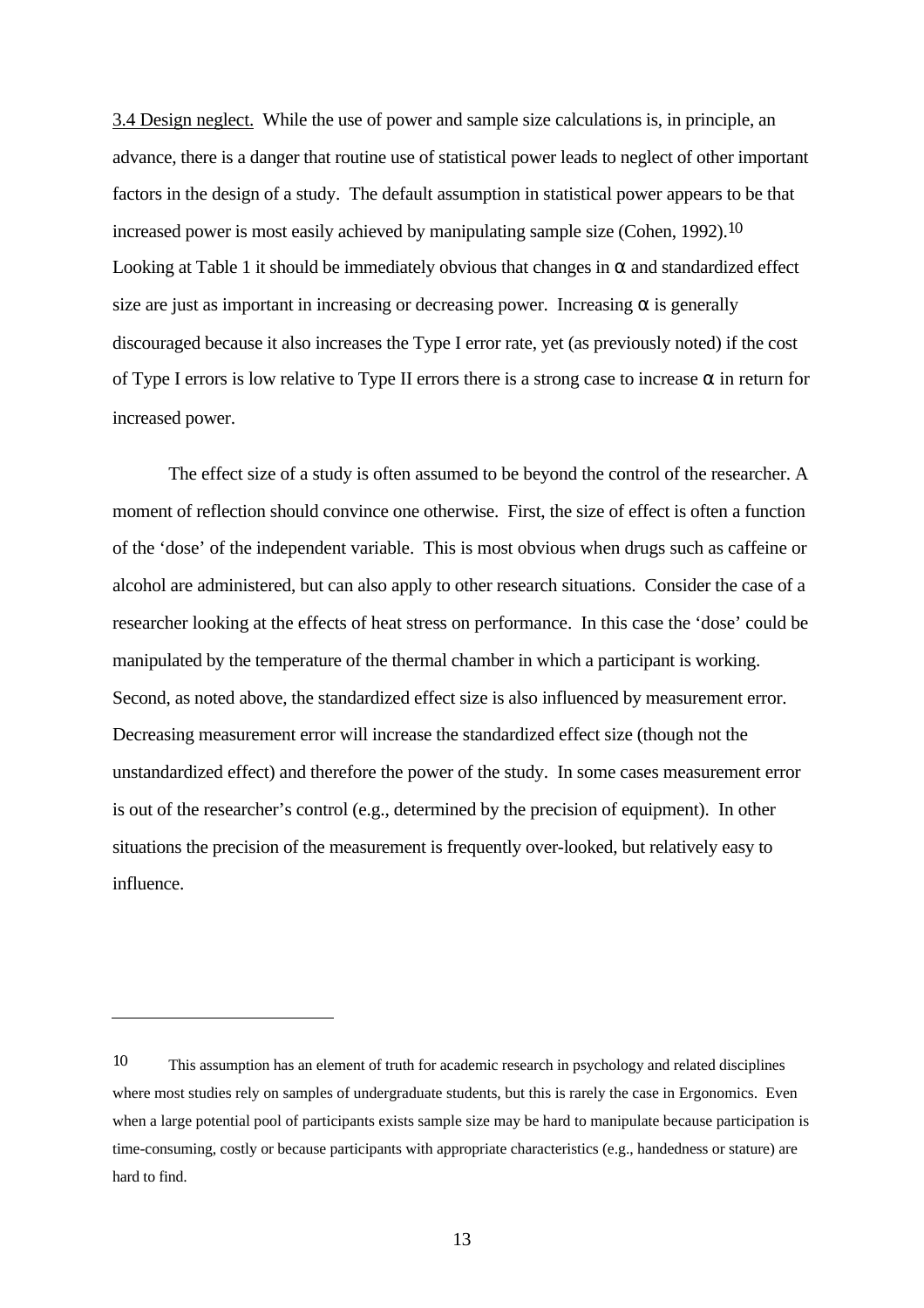Consider a researcher who is looking at how the self-reported rate of minor household accidents varies with age. A common strategy would be to ask participants which age band they fall in to (e.g., "35-44", "45-54" and so forth). If the reported rate of accidents changes gradually with age (rather than being a step function that rises with age band) then testing the relationship in this way will have a higher measurement error (and therefore lower power) than using the numerical age of the participant.<sup>11</sup> Researchers often take continuous data and categorize it prior to analysis (e.g., using a median split). This artificially inflates measurement error, decreases standardized effect sizes and (amongst other things) reduces power (Irwin and McClelland, 2001; MacCallum et al., 2002). It is important to collect data and analyze in a way that minimizes measurement error.

Design neglect applies not only to the parameters of the power equations, but also to other aspects of study. For example, researchers often use omnibus tests in research (such as ANOVA or Chi-squared) rather than specific tests of the hypotheses they are interested in – such as focused contrasts (Judd et al., 1995; McClelland, 1997). In analysis of variance (ANOVA) conservative *post hoc* tests such as Tukey's HSD are often chosen by default, even when the costs of Type I errors might be negligible and when alternative procedures are readily available (Howell, 2002). Power can also be increased with repeated measures designs in situations where large individual differences are expected (Allison et al., 1997). Repeated measures analyses can also be used where participants have been matched (e.g., where each participant in one condition is paired with a participant in another condition on the basis of potentially influential confounding variables such as age, body mass index or social class). A repeated measures analysis controls for the correlation between pairs of observations (whether these correlations arise from measuring the same participant several times or by measuring

<sup>11</sup> There may be other reasons for using age bands such as this, such as to facilitate confidentiality or to boost questionnaire return rates. Note also that measurement error won't be decreased by introducing spurious precision: a 7 point response scale might have more precision than a 2 or 3 point one, but there are probably few judgements that people make that can be precisely differentiated on a 30 or 40 point scale.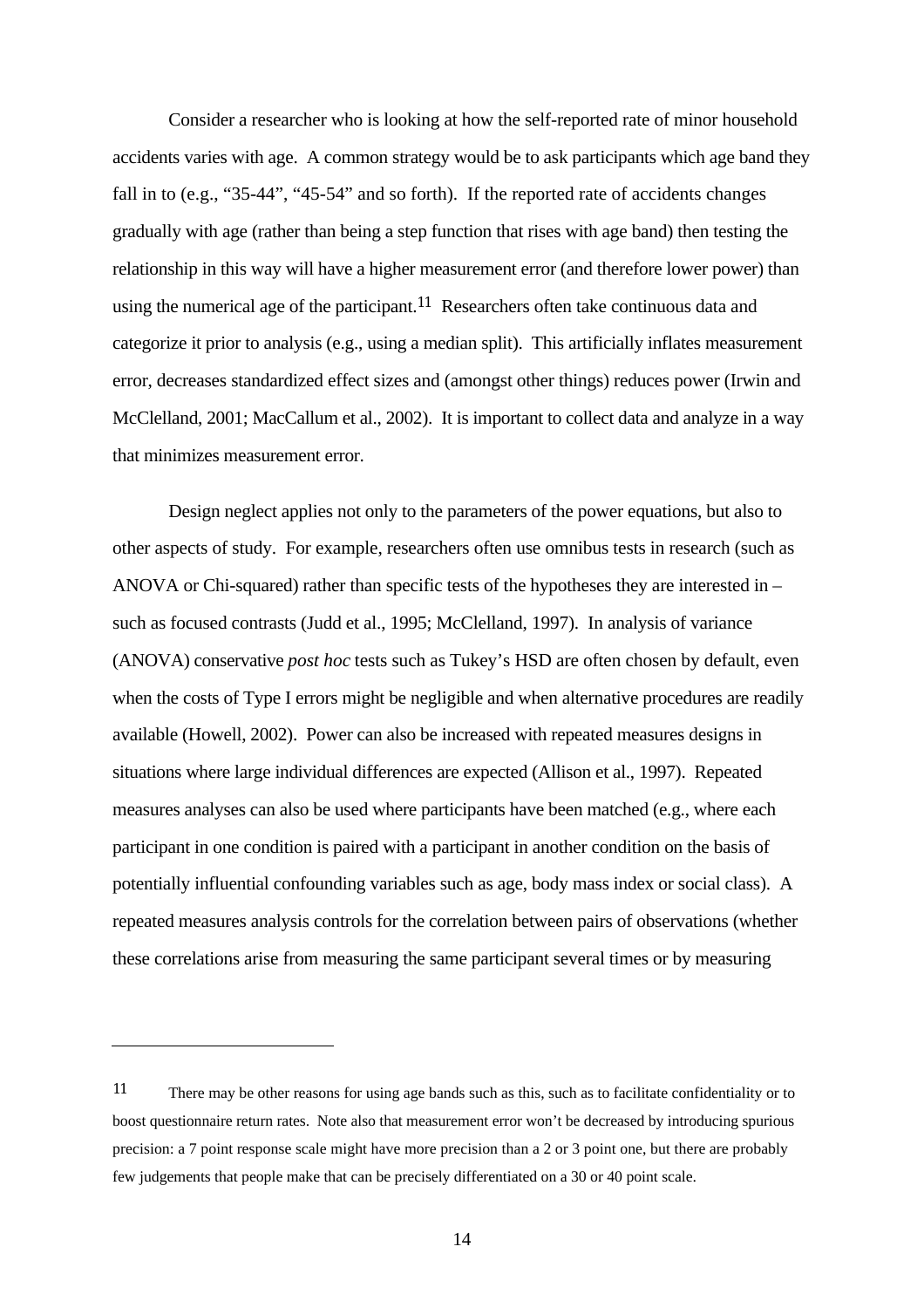participants who have been carefully matched). The higher this correlation the more powerful the test (Howell, 2002). A similar outcome can be achieved by using analysis of covariance (ANCOVA) to control for confounding variables (Allison et al., 1997). These latter approaches are particularly useful for applied research.

Finally, the sampling strategy of a study can be designed to maximize power. For example, a researcher investigating a linear relationship between a predictor and a response variable should sample more cases from extreme levels of the predictor than from the midrange. The extreme values have greater leverage in the analysis and provide more information about the slope of the regression line. Sampling such cases therefore produces more accurate parameter estimates and more powerful tests (McClelland, 1997). Similar "optimal" designs are available to detect non-linear effects (such as cubic or quartic trends) or for a compromise between two patterns (e.g., to maximize power to detect either a linear or cubic trend). McClelland (1997) notes that many studies reduce their chances of detecting the effects they are interested in by distributing participants equally between values of the independent variable or by dispersing participants between more values of an independent variable than necessary. It might appear that these design principles are difficult to implement outside laboratory research. This is not the case. Staged screening can also be used to sample optimal or near-optimal proportions of participants (Allison et al., 1997; McClelland, 1997).

## 4. Conclusions

Estimating statistical power or required sample size prior to data collection is good practice in research. It ceases to be good practice, though, when power is calculated retrospectively (either in place of a prospective power calculation or in attempt to add to the interpretation of a significant or non-significant result). Researchers need to consider a number of issues carefully when making use of power or sample size calculations:

1) It is important to derive meaningful estimates of effect sizes of practical significance or importance. Applied researchers are often in a position to use their knowledge of

15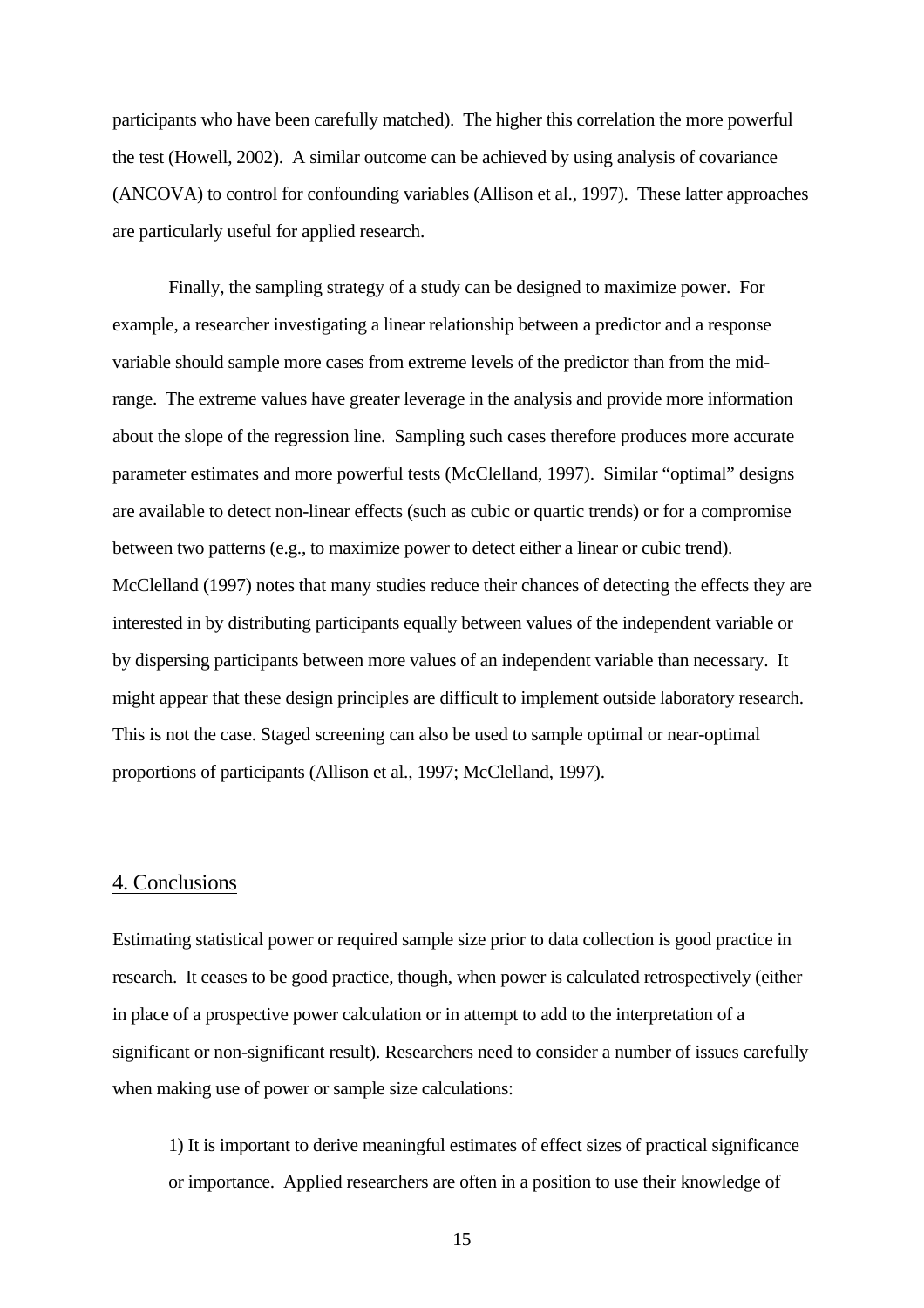their field or their relationship with practitioners to arrive at these estimates (e.g., international standards dealing with safety, or differences in efficiency that would impact on the profitability of a process).

2) Standardised effect sizes should normally be reserved for the intermediate stages in calculations and unstandardized effect sizes preferred where meaningful units can be communicated.

3) Applied researchers should use prospective power calculations where possible to make their findings more useful and their research more efficient. Such calculations need careful planning and should be based on a clear understanding of the range of design factors that influence power. Particular emphasis should be placed on reducing measurement error, the 'dose' of the independent variable and the proportions in which participants are sampled from or allocated to conditions (Allison et al., 1997; McClelland, 1997).

If power calculations are not thought through carefully the estimates obtained from them will be unreliable and the decisions they make may be flawed, unethical or both.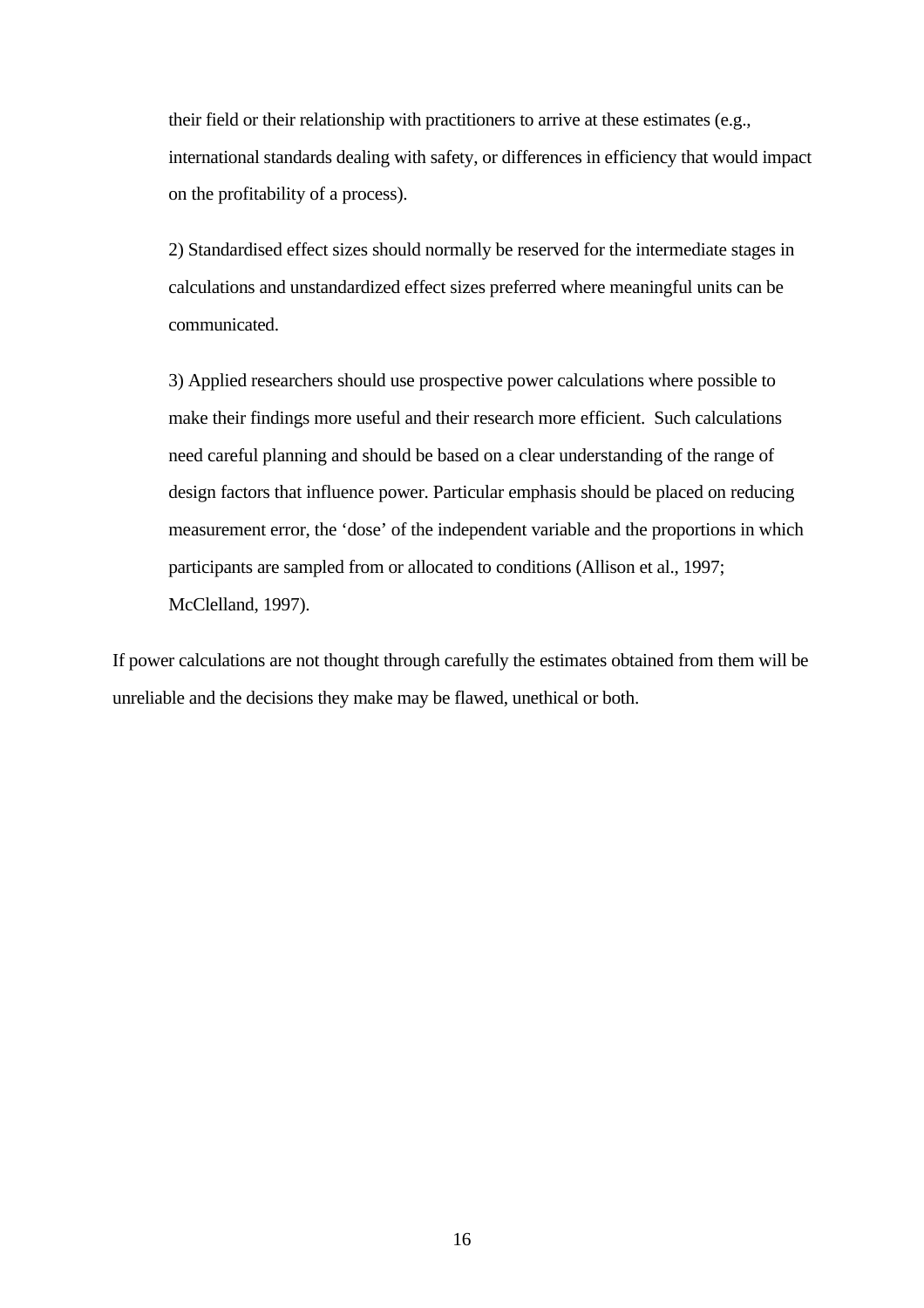## Acknowledgements

Dr. Thom Baguley, Human Sciences, Loughborough University, Loughborough, LE11 3LR, United Kingdom.

The author would like to thank Bruce Weaver, Jeremy Miles, Robin Hooper and Mark Lansdale and an anonymous reviewer for their helpful comments on earlier drafts of this work and to the numerous staff and students who have (directly or indirectly) assisted me in the preparation of the paper.

Correspondence concerning this article should be addressed to Dr. Thom Baguley at the Department of Human Sciences, Loughborough University or via electronic mail to t.s.baguley@lboro.ac.uk.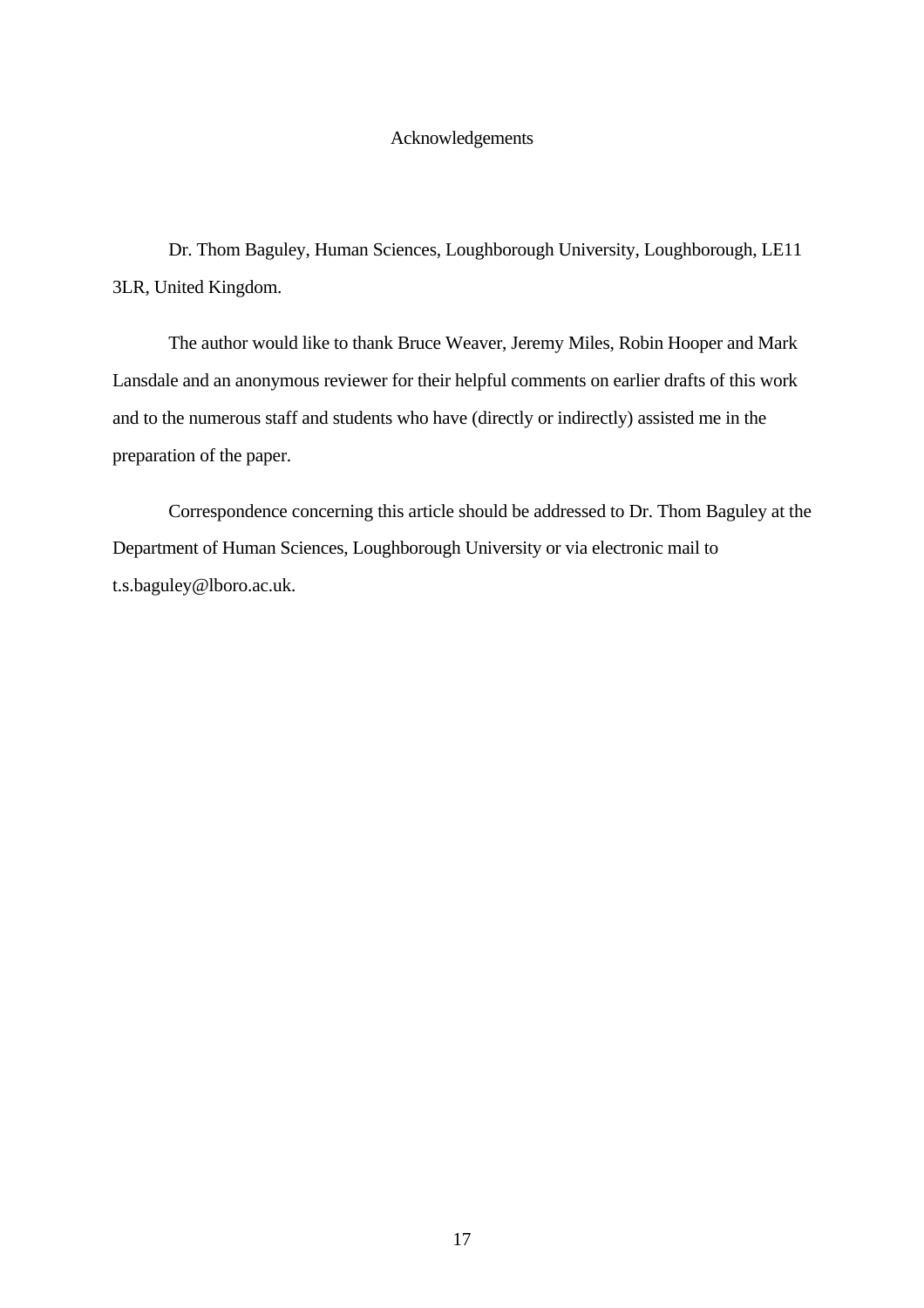#### References

Abelson, R. P., 1995. *Statistics as principled argument*. Erlbaum, Hillsdale, N.J.

Allison, D. B., R. L. Allison, M. S. Faith, F. Paultre, and F. X. Pi-Sunyer, 1997. Power and money: Designing statistically powerful studies while minimizing financial costs. *Psychological Methods*, 2:20-33.

Cohen, J., 1988. *Statistical power analysis for behavioural sciences*. 2nd ed. Academic Press, New York.

Cohen, J., 1992. A power primer. *Psychological Bulletin*, 112:155-159.

Dixon, P., 1998. Assessing effect and no effect with equivalence tests. In M. C. Newman and C. L. Strojan (eds.), *Risk assessment: logic and measurement*, pp. 275-301. Ann Arbor Press, Chelsea, MI.

Erdfelder, E., F. Faul, and A. Buchner, 1996. GPower: a general power analysis program. *Behavior Research Methods, Instruments and Computers*, 28:1-11.

Field, A. P., 2003. The problems in using fixed-effect models of meta-analysis on real world data. *Understanding Statistics*, 2:77-96.

Frick, R. W., 1995. Accepting the null hypothesis. *Memory and Cognition*, 23:132-138.

Hoenig, J. M., and D. M. Heisey, 2001. The abuse of power: the pervasive fallacy of power calculations for data analysis. *The American Statistician*, 55:19-23.

Howell, D. C., 2002. *Statistical methods for psychology*. 5th. ed. Duxberry, Pacific Grove, CA.

Irwin, J. R., and G. H. McClelland, 2001. Misleading heuristics and moderated multiple regression models. *Journal of Marketing Research*, 38:100-109.

Judd, C. M., G. H. McClelland, and S. E. Culhane, 1995. Data analysis: continuing issues in everyday analysis of psychological data. *Annual Review of Psychology*, 46:433-65.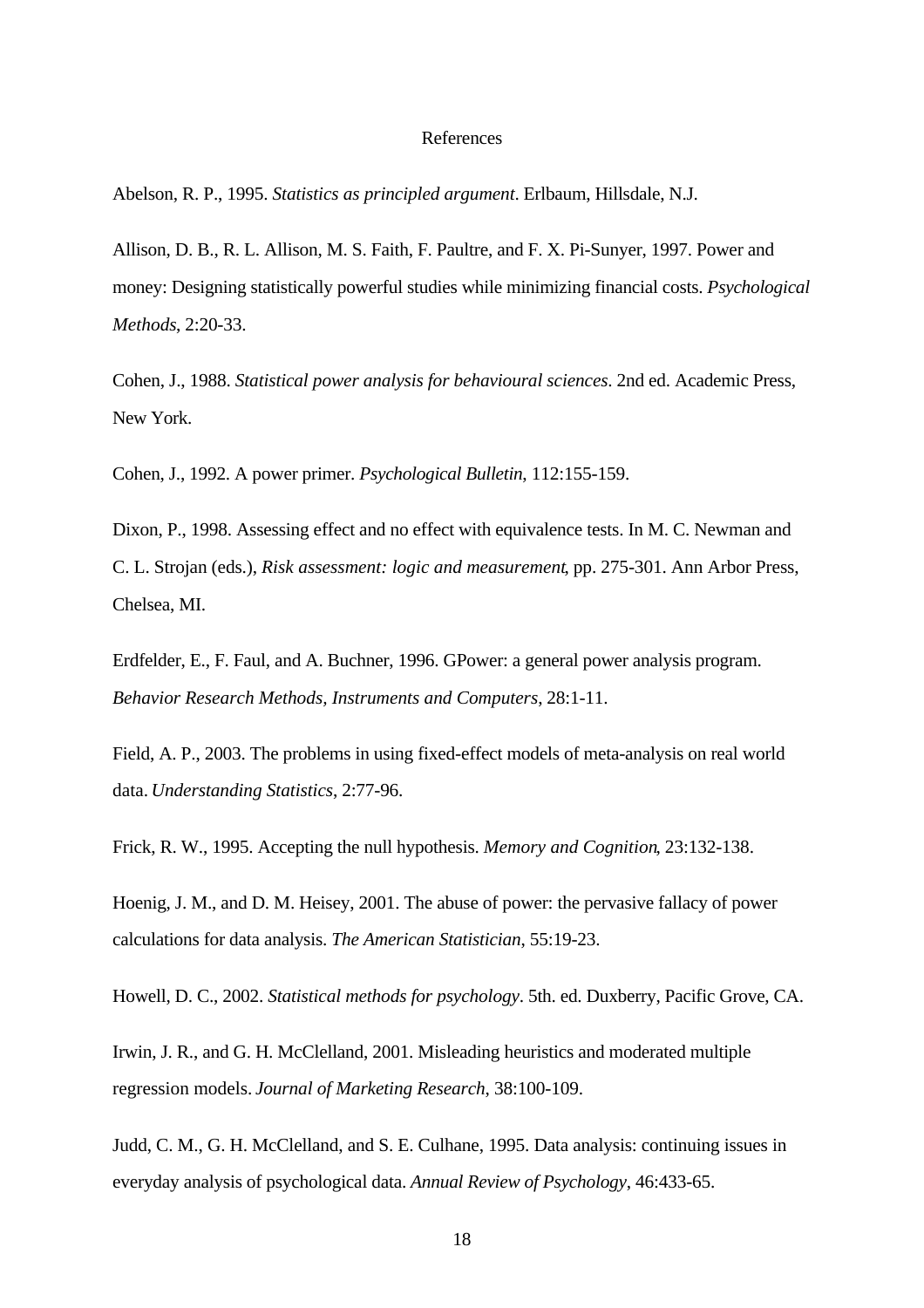Lenth, R. V., 2001. Some practical guidelines for effective sample size determination. *The American Statistician*, 55:187-193.

MacCallum, R. C., S. Zhang, K. J. Preacher, and D. D. Rucker, 2002. On the practice of dichotomization of quantitative variables. *Psychological Methods*, 7:19-40.

McClelland, G. H., 1997. Optimal design in psychological research. *Psychological Methods*,  $2:3-19$ .

Murphy, K. R., and B. Myors, 1999. Testing the hypothesis that treatments have negligible effects: minimum-effect tests in the general linear model. *Journal of Applied Psychology*, 84:234-248.

O'Grady, K. E., 1982. Measures of explained variance: cautions and limitations. *Psychological Bulletin*, 92:766-777.

Rosenthal, R., and D. B. Rubin, 1979. A note on percent variance explained as a measure of the importance of effects. *Journal of Applied Social Psychology*, 9:395-396.

Schmidt, F. L., and J. E. Hunter, 1996. Measurement error in psychological research: Lessons from 26 research scenarios. *Psychological Methods*, 1:199-223.

Tryon, W. W., 2001. Evaluating statistical difference, equivalence, and indeterminacy using confidence intervals: An integrated alternative method of conducting null hypothesis significance tests. *Psychological Methods*, 6:371-386.

Wickens, C. D., 1998. Commonsense statistics. *Ergonomics in Design*, 6:18-22.

Zumbo, B. D., and A. M. Hubley, 1998. A note on misconceptions concerning prospective and retrospective power. *The Statistician*, 47:385-388.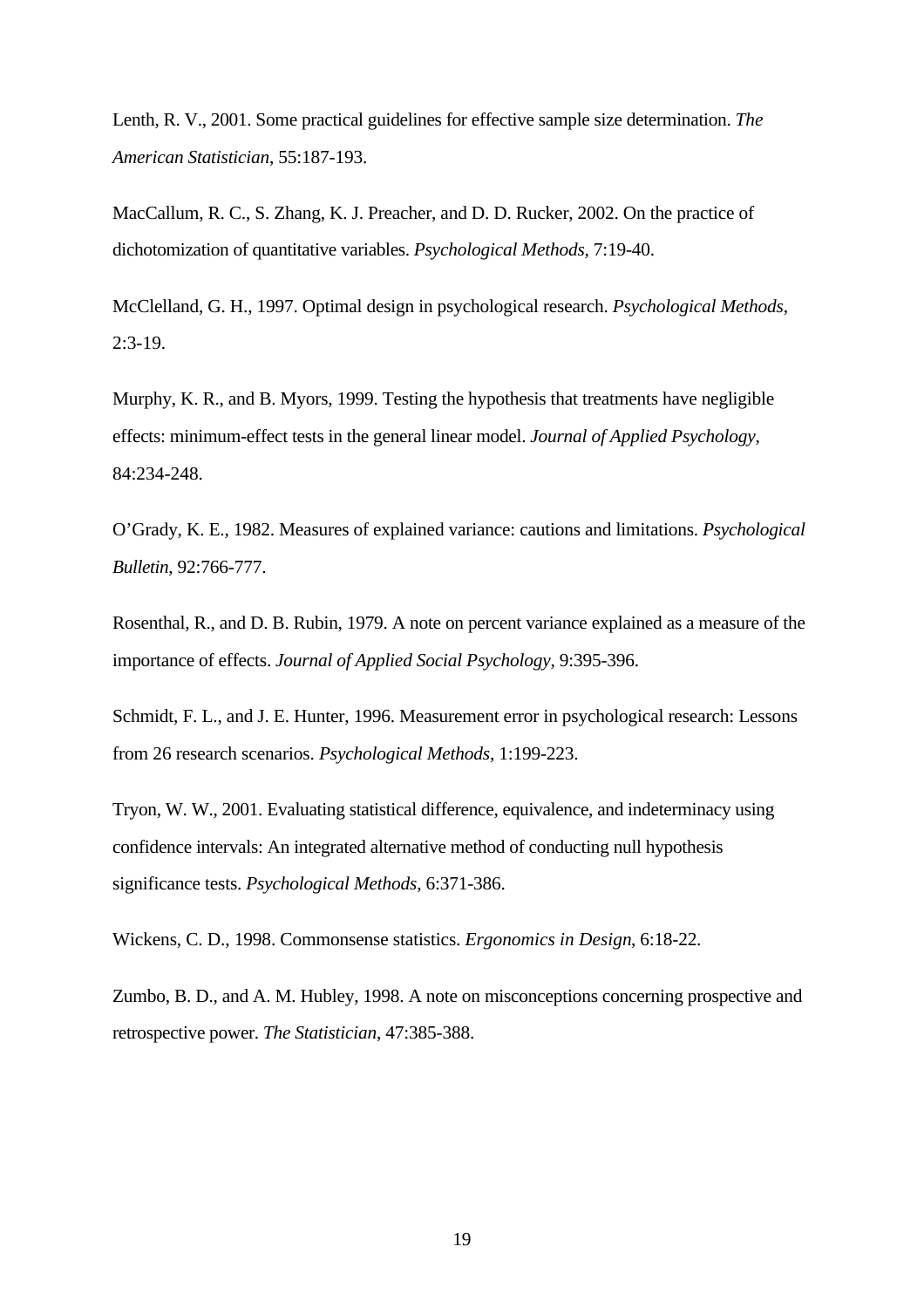# Table 1

Statistical power as a function of two-tailed , **d** and N per group for the independent *t* test

|                   |               | $= 0.01$ | $= 0.05$ | $= 0.10$ |
|-------------------|---------------|----------|----------|----------|
| Effect size $(d)$ | $N$ per group |          |          |          |
|                   |               |          |          |          |
| $0.2\,$           | 10            | .0165    | .0708    | .1313    |
|                   | 20            | .0251    | .0946    | .1647    |
|                   | 40            | .0448    | .1431    | .2299    |
|                   | 80            | .0928    | .2418    | .3518    |
|                   |               |          |          |          |
| 0.4               | 10            | .0395    | .1355    | .2227    |
|                   | 20            | .0862    | .2343    | .3456    |
|                   | $40\,$        | .2047    | .4235    | .5514    |
|                   | 80            | .4711    | .7104    | .8090    |
|                   |               |          |          |          |
| $0.8\,$           | 10            | .1717    | .3951    | .5308    |
|                   | 20            | .4380    | .6934    | .7994    |
|                   | 40            | .8226    | .9422    | .9714    |
|                   | 80            | .9925    | .9989    | .9997    |

Note. All power calculations were made using GPower (Erdfelder et al., 1996)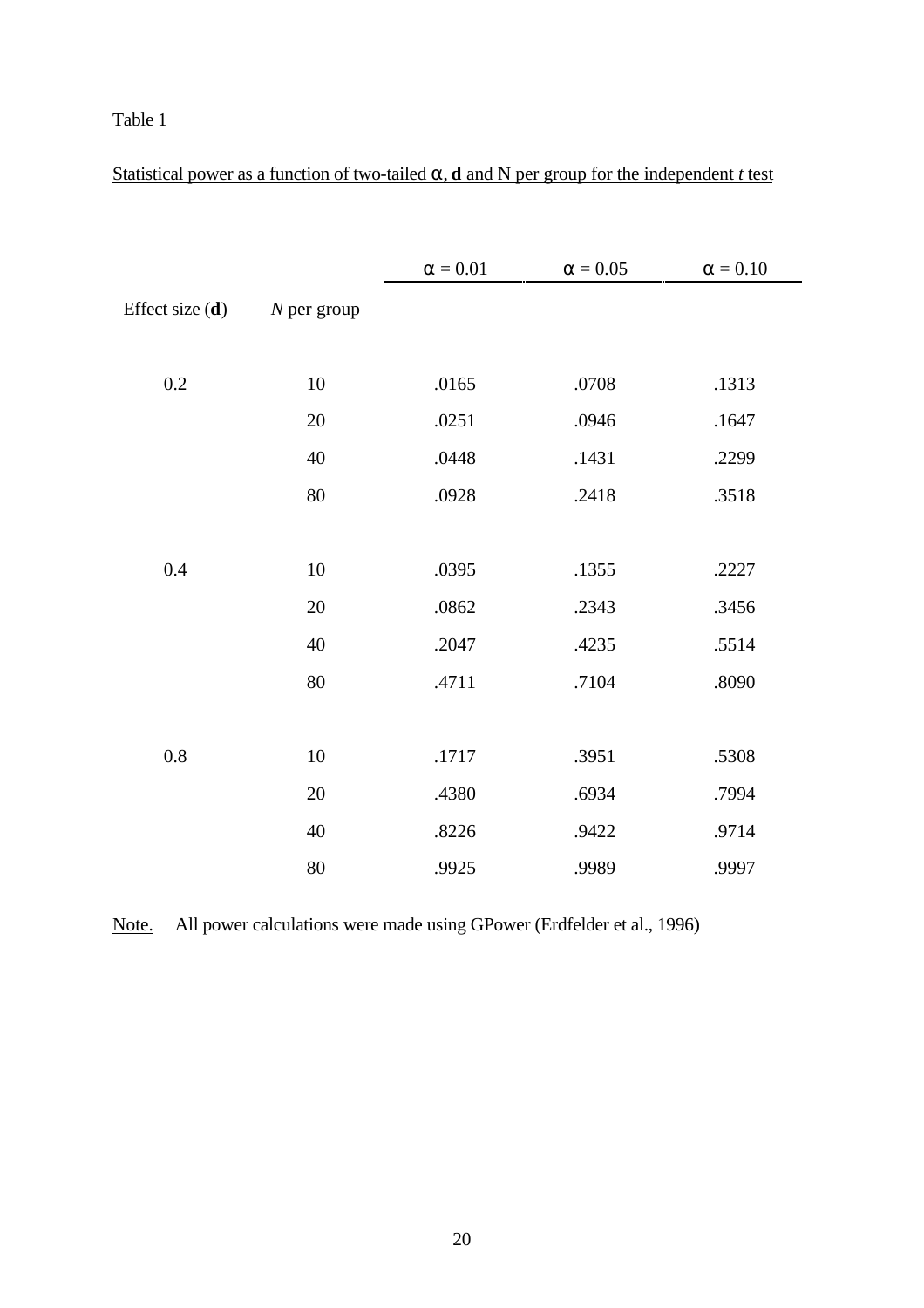### Appendix

#### Sample size for independent *t*: a worked example

There are three main steps to the sample size calculation using Cohen's method (Cohen, 1988; Howell, 2002).

Step 1: Select values for  $\alpha$  and power. These are required to look up the value of the noncentrality parameter . (Cohen's method simplifies calculation by using tables of non-centrality parameters common to a range of different statistical procedures.)

Consider a study to compare the effects of a low dose of alcohol on passenger judgements of vehicle speed. As it is an exploratory study where the intervention is not deemed harmful and the cost of Type I error is considered relatively low,  $\alpha$  is set leniently at 0.10 and the desired power is set high at 0.90. A two-tailed value of  $\alpha$  is appropriate (as neither increases nor decreases in estimates can be discounted *a priori*). These values are used to look up tabulated values of  $\delta$  (e.g., Howell, 2002, p. 743). Selecting the column corresponding to two-tailed  $\alpha = 0.10$  it is possible to scan down until the value 0.90 for power (in the body of the table) is reached. This value lies on the row corresponding to  $\delta = 2.90$ .

Step 2: Determine the to-be-detected effect size: **d**.

Assume that a difference between the group means of 6.0 km/h would have practical importance. It would therefore be desirable to detect an effect of this size. Using pilot data the population standard deviation is estimated as 16.0 km/h. This produces a target value of  $\mathbf{d} = 6/16 = 0.375$ . (Note that the use of the pilot study to estimate the mean difference is avoided).

Step 3: Calculate *N* per group using the formula for independent *t*.

$$
N=2(\delta/\mathbf{d})^2.
$$